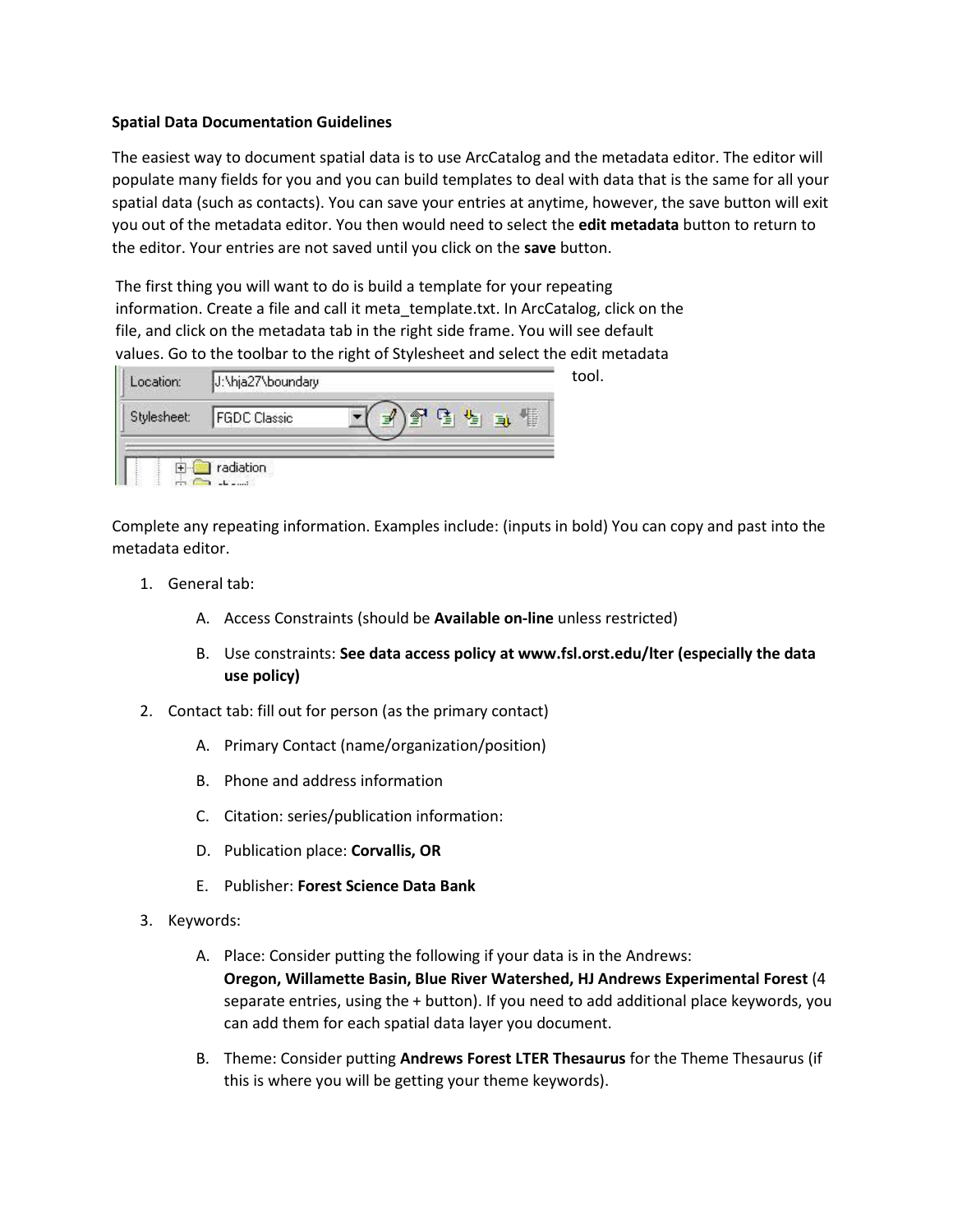4. Metadata Reference:

fill in the contact information like you did for the contact tab. This might be the same information as your contact information, but it might be different (you might want one person as contact for the data, another about the metadata).

- 5. Distribution Tab:
	- A. General
		- a. Resource Description: **Downloadable Data**
		- b. Distribution Liability: **While substantial efforts are made to ensure the accuracy of data and documentation, complete accuracy of data sets cannot be guaranteed. All data are made available "as is". The Andrews LTER shall not be liable for damages resulting from any use or misinterpretation of data sets.** (go ahead and copy and paste this block into the template) This is from the Andrews data use policy.
		- c. Custom Order Process: Call contact person for instructions and costs.
		- d. Distributor: Fill in the contact information like you did for the contact tab. This might be the same information as your contact information, but it might be different.
		- e. Standard Order Process: Digital Form should be selected
		- f. Fees: **none**
		- g. Turnaround: **as time permits**
		- h. Ordering Instructions: **Obtain information off of WWW site, call contact person for special requests.**
	- B. Save and exit the editor. This text file should be filed somewhere where you can find it whenever you need to document spatial data. When you saved the data, you created an .xml file with the same name as your original text file.

### **For each geospatial data set (Coverage, shapefile, feature class, image, grid):**

To start your documentation of spatial data, with ArcCatalog,

- 1. Select the data coverage, shapefile, featureclass, or image.
- 2. Select the Metadata tab in the right frame/window.
- 3. Click on the **import metadata** button on the toolbar.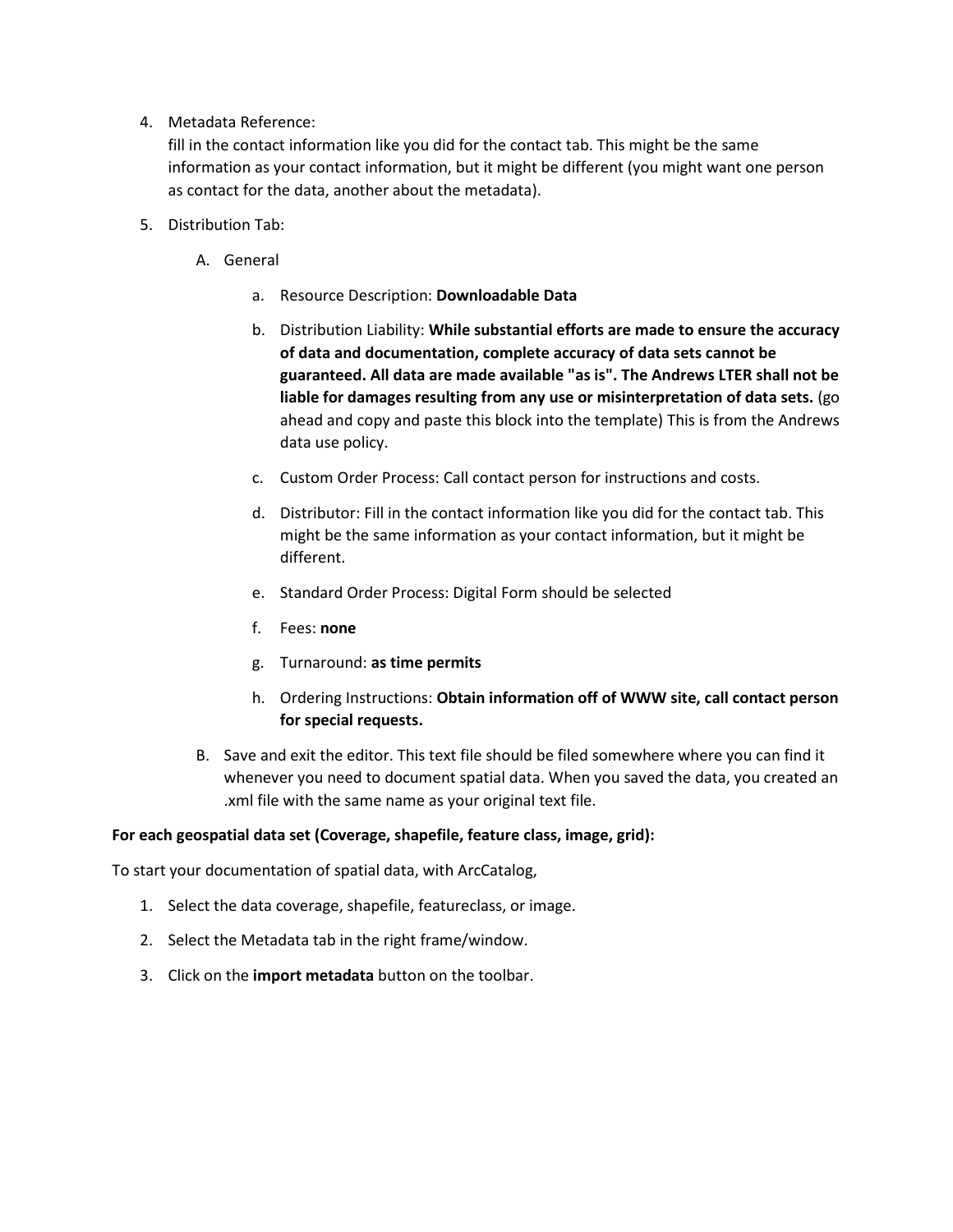| Location:   | J:\hja27\boundary |  |   |  |
|-------------|-------------------|--|---|--|
| Stylesheet: | FGDC Classic      |  | ŧ |  |
|             | radiation         |  |   |  |

5. Select your template file (browse to where it is stored on the computer and select the .xml file to import). Your template information will be now visible in the right hand frame.

**It is important to do this import before you start editing the metadata, as the import will write over any existing metadata.**

6. Click on the **edit metadata** button on the toolbar

| Location:   | J:\hja27\boundary |        |
|-------------|-------------------|--------|
| Stylesheet: | FGDC Classic      | Ë<br>画 |
|             |                   |        |

8. The metadata editor will pop up and you can begin editing your metadata.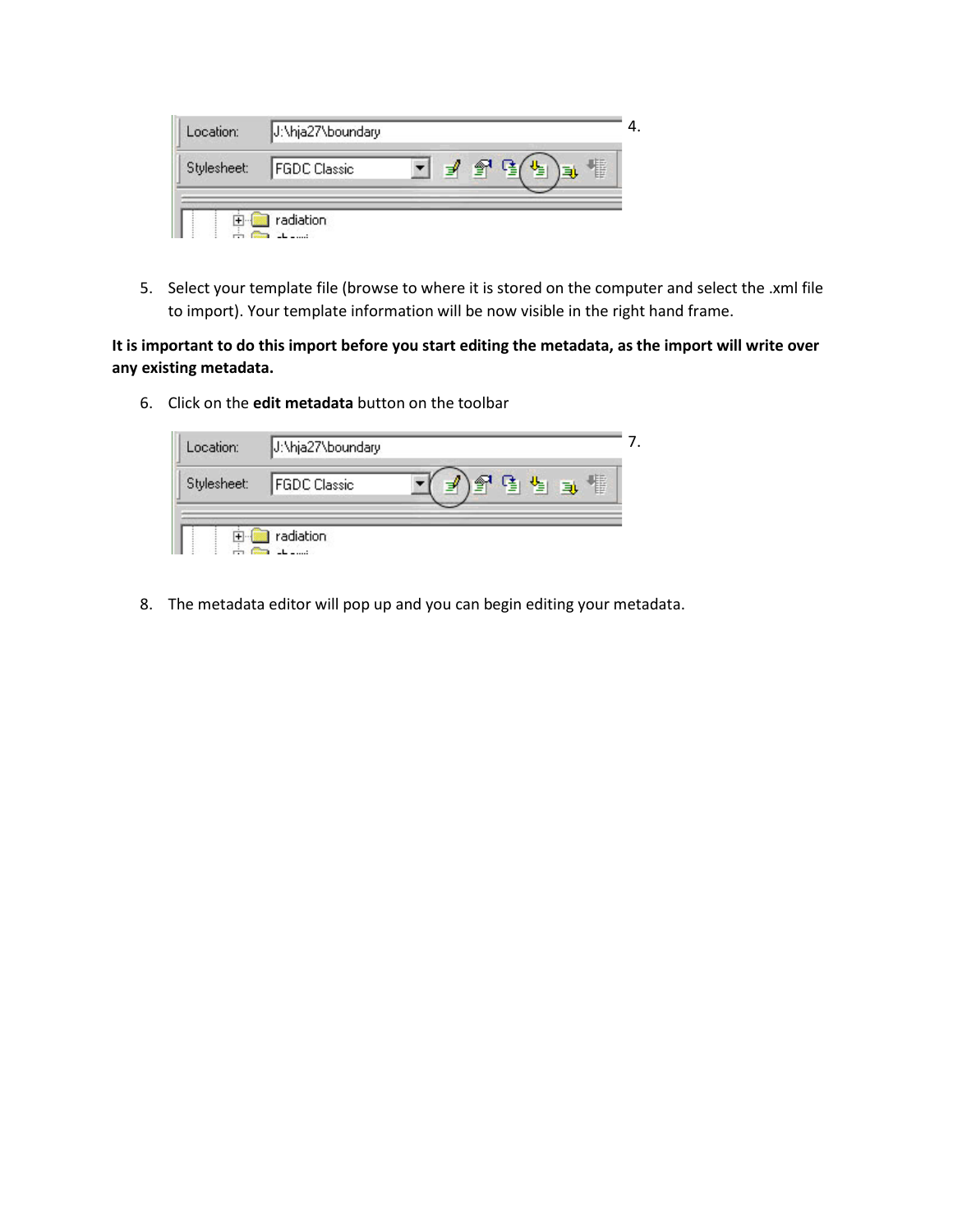| The Administrative Boundary of the HJ Andrews Experimental Forest |                                                       |  |  | General   Contact   Citation   Time Period   Status   Spatial Domain   Keywords   Browse Graphic | Security<br>The boundary was developed to show the administrative and watershed boundary of the HJ Andrews                                                                                                                                                                                                   |
|-------------------------------------------------------------------|-------------------------------------------------------|--|--|--------------------------------------------------------------------------------------------------|--------------------------------------------------------------------------------------------------------------------------------------------------------------------------------------------------------------------------------------------------------------------------------------------------------------|
|                                                                   |                                                       |  |  |                                                                                                  |                                                                                                                                                                                                                                                                                                              |
|                                                                   |                                                       |  |  |                                                                                                  |                                                                                                                                                                                                                                                                                                              |
|                                                                   |                                                       |  |  |                                                                                                  |                                                                                                                                                                                                                                                                                                              |
|                                                                   |                                                       |  |  |                                                                                                  |                                                                                                                                                                                                                                                                                                              |
|                                                                   |                                                       |  |  |                                                                                                  |                                                                                                                                                                                                                                                                                                              |
|                                                                   |                                                       |  |  |                                                                                                  |                                                                                                                                                                                                                                                                                                              |
|                                                                   |                                                       |  |  |                                                                                                  |                                                                                                                                                                                                                                                                                                              |
|                                                                   |                                                       |  |  |                                                                                                  |                                                                                                                                                                                                                                                                                                              |
|                                                                   |                                                       |  |  |                                                                                                  |                                                                                                                                                                                                                                                                                                              |
|                                                                   |                                                       |  |  |                                                                                                  |                                                                                                                                                                                                                                                                                                              |
|                                                                   | Available on-line<br>Native Data Set Arcinfo Coverage |  |  | Version 5.1 (Build 2600) Service Pack 2; ESRI ArcCatalog 9.2.1.1332                              | See data access policy at www.fsl.orst.edu/lter/data (especialy the data use policy)<br>Data Set created by Tere Turner, Blue River Ranger District, Willamette National Forest<br>Native Data Set Microsoft Windows XP Version 5.1 (Build 2600) Service Pack 2; ESRI ArcCatalog 9.2.1.1332, Microso<br>Save |

9.

- 10. Identification Tab:
	- A. General:

Complete the abstract, purpose and data set credit (if there is another person you would like to identify). Follow the instructions for abstract/purpose found at the top of this document. The rest of the data fields should be completed for you.

B. Contact Information:

This tab should be completed for you from your metadata template. You can edit this if you need to make changes.

- C. Citation Information: General tab
	- A. Provide a descriptive title for the data set. The default is the computer name of you data. You will want a more descriptive title.
	- B. Originator: You can list one or more people
	- C. Publication Date (you can put the date the data was/is going to be published. If this is going to be it is first published date, then you can put in this year).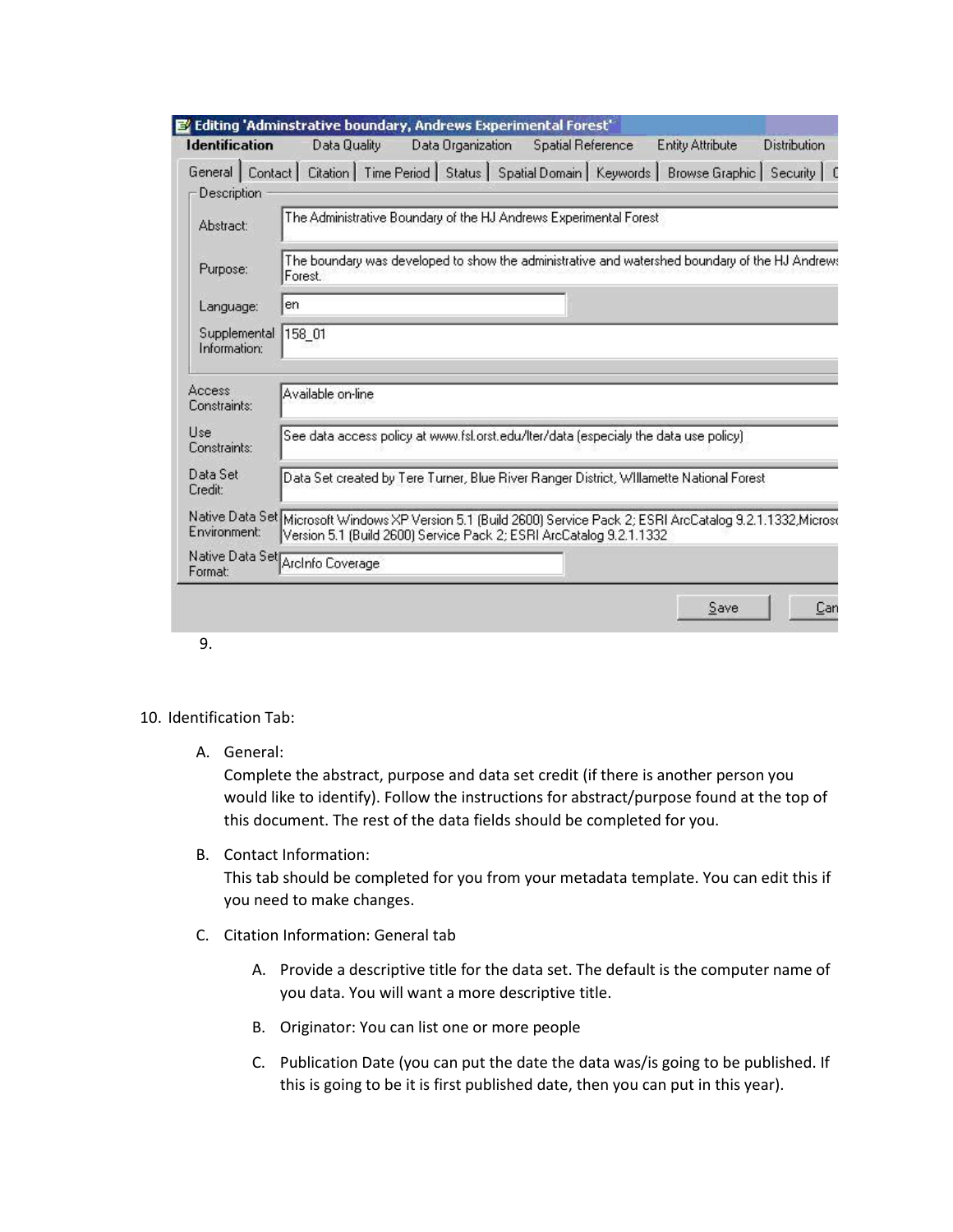- D. Online linkage: copy and past this for the spatial data link on the Andrews website: **<http://www.fsl.orst.edu/lter/data/spatialcatalog.cfm?topnav=160>**
- E. Other Citation Details: you can enter the computer name for the dataset here as a cross-reference. You can also put any other FSDB study codes that relate to this data (if applicable).
- D. Citation Information: Series/Publication tab
	- A. If this is part of a series, indicate name and number
	- B. For publication place, you can put in Corvallis, OR with Forest Science Data Base as the publisher (you can also list another publication source if applicable). If this is part of a larger piece of work, fill out the information in the larger work citation tab.
- E. Time Period:
	- A. Currentness Reference: choose **publication date** or **ground condition**. Ground condition would indicate date indicates when the data was collected. Publication date indicates the time when the data was recorded or published. You can type in another value, such as **photo date**.
	- B. Indicate if this is a single date/time, multiple dates/times or range of dates.
	- C. Add calendar date (you do not have to enter time of day unless it is relevant).
- F. Status:
	- A. Progress: indicate if complete, in work, or planned
	- B. . Update Frequency: chose from pull down list. Most will be **as needed**
- G. Spatial Domain:
	- A. General: Enter min/max altitude for the study area. Enter altitude units.
	- B. Bounding coordinates will be calculated by the computer.
	- C. G-Ring information is optional, but it allows you to group areas that are not connected (for example, the Hawaiian Islands as a state are a group of islands). You can also exclude areas with G-Ring information (for example, your area is in the Willamette Basin, but not in the HJ Andrews. This **donut hole** would be excluded from your description by using G-Rings). See spatial data manager if you want to use G-Rings to identify the spatial domain. For most studies, bounding coordinates will work.
- H. Keywords:

Please use the [Andrews LTER Preferred Keyword List](http://www.fsl.orst.edu/lter/data/metadata/keylist4_hier.doc) available on the web for your theme keywords. For place, if you put the general Andrews place keywords in your template, then add any specific place keywords, including specific sites (watershed1).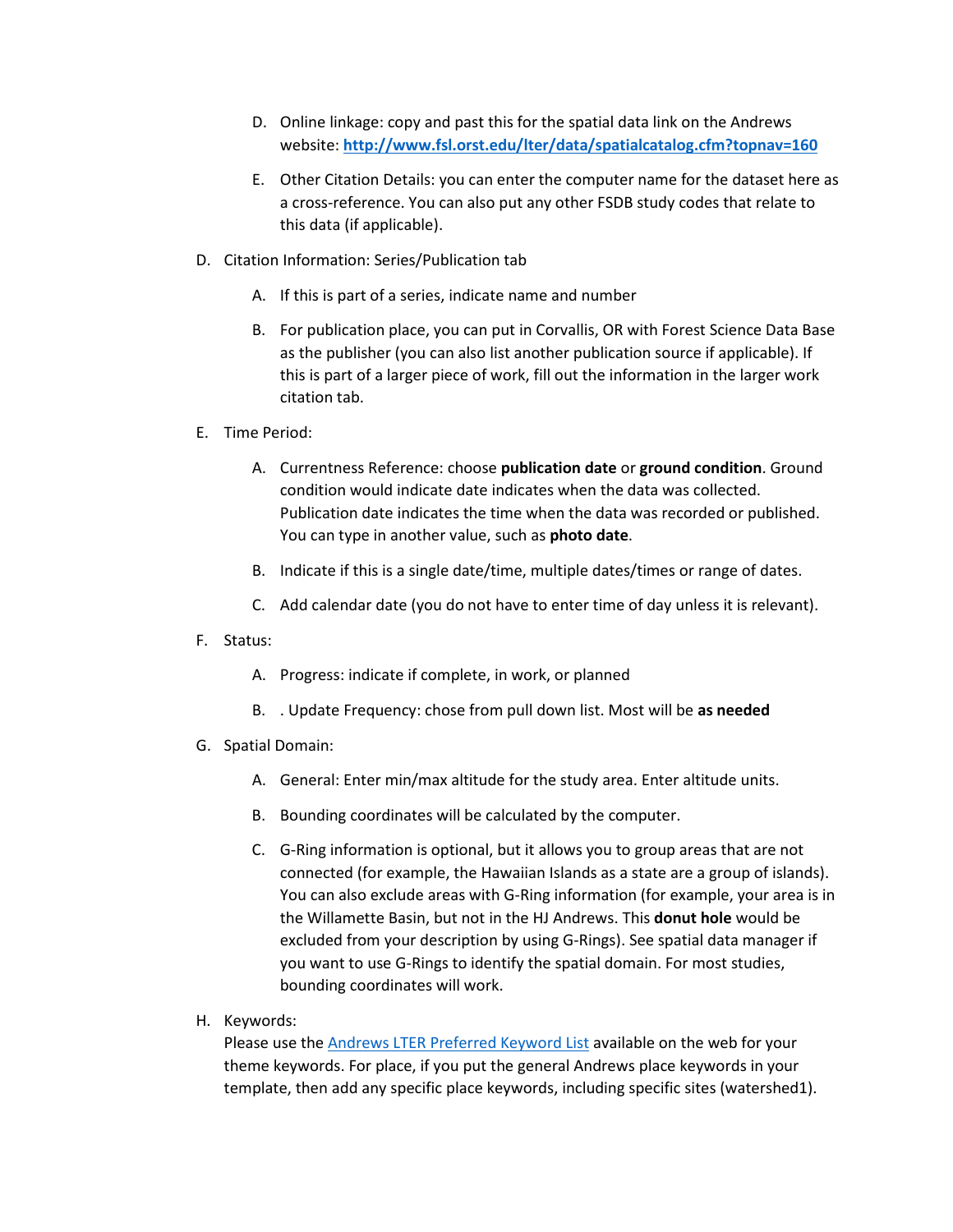Check the place keyword list for specific place keywords already defined. Include at least 3 of each.

I. Browse Graphic:

The browse graphic is an image of the data set. The image allows prospective users to more beyond textual descriptions and see what the data set looks like. The image might show a simple display of the data set, the results of an application that used the data set, different aspects of the quality of the data set, or other information. This is an optional field.

- A. Give the file a name, description, and type. You can have more than one browse graphic. You would want to include this file in a zip file when you submit the data to be added to the FSDB.
- J. Security:

Select security classification from pull down list. Most cases should be unclassified, unless restricted per data use policy.

K. Cross Reference:

This is where you fill in a citation to any publications you know of that have used this data or any other data sets that are related. Fill out the form.

- 11. Data Quality:
	- A. General:
- i. Logical Consistency Report: This describes the relationships encoded in the data structure of the digital data. The report shall detail the tests performed and the results of the tests. For legacy data, this field tends to be used as a general statement about the data quality, such as fair, poor, good). If you did run any tests to check for label errors, topology problems, this is where you would indicate the tests you ran. You can also specify the date of the tests in the main text block.
- ii. Completeness Report: Information about omissions, selection criteria, generalizations, definitions used, and other rules used to derive the data set. Again, you might want to use a general description here, for example: data consists of vegetation inside the boundary of the HJ Andrews and was limited to managed stands).
- iii. Cloud cover: this would be for remotely sensed imagery where the amount of cloud cover is relevant.
	- B. Attribute Accuracy: An assessment of the accuracy of the identification of entities and assignment of attribute values in the data set.

. Accuracy Report: Text explanation of the accuracy of the attribute values in the data sets and a description of any tests used, for example: Attribute accuracy is excellent. A report was generated to identify all the possible attributes and their values, all errors were corrected.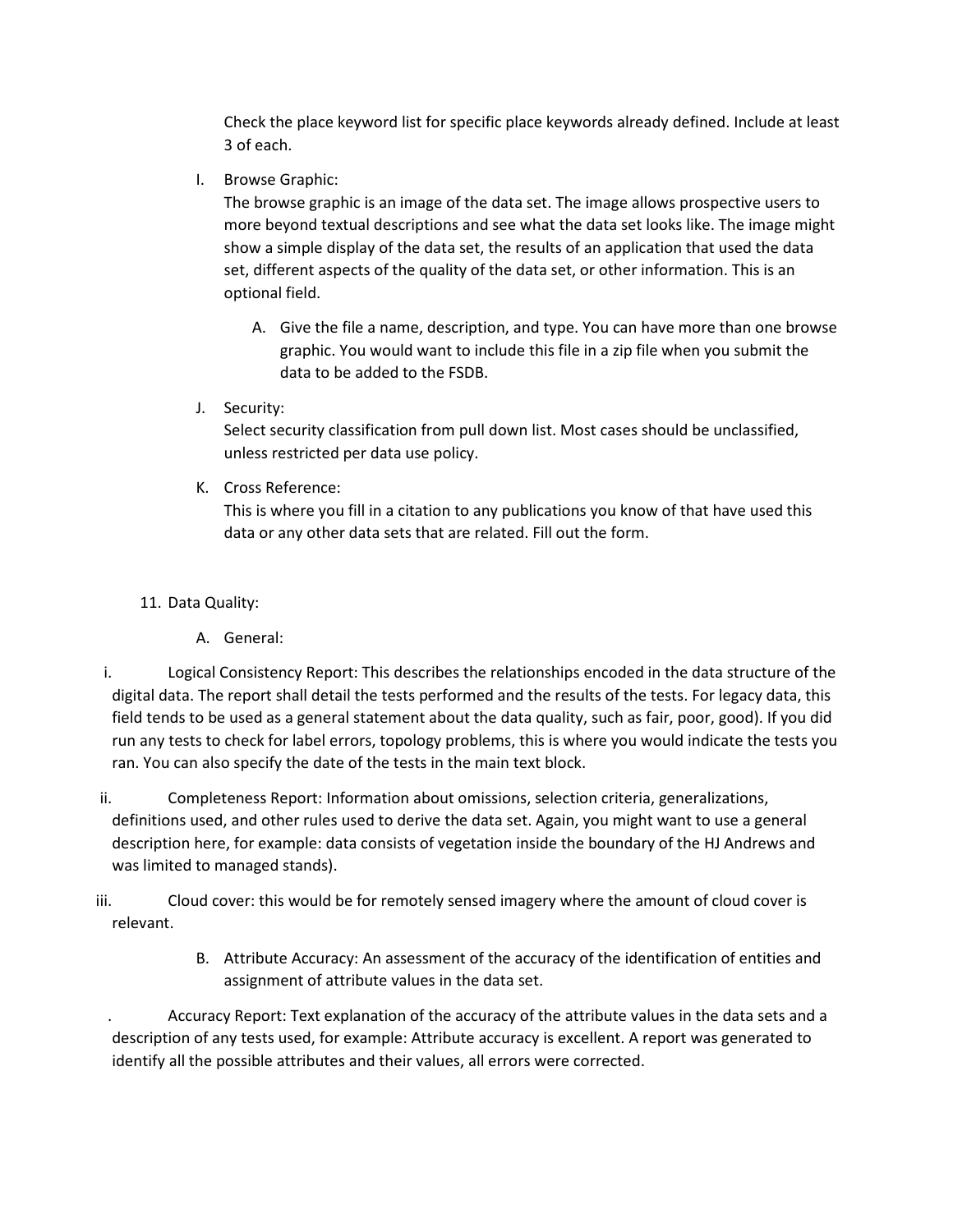i. Value: an estimate for the accuracy of the attribute values in the data set. Options include unknown, good, bad, very bad, very good, +-95%.

- ii. Attribute Accuracy Explanation: the identification of the test that yielded the attribute accuracy value.
	- C. Positional Accuracy: An assessment of the accuracy of the positions of spatial objects. (\* while good to identify the accuracy of the positions, if you do nott know what the accuracy is, put unknown or write in the report your best guess) You can have more than one assessment, especially if your data is made up of a mixture of data sources or data collected at different dates, with different GPS accuracies.
- . Horizontal Accuracy: an estimate of accuracy of the horizontal positions of the spatial objects

i. Accuracy Report: Text explanation of the accuracy of the horizontal positions in the data sets and a description of any tests used, for example, +- 40 meters (or some distance based on GPS readings and report from GPS recorder).

- ii. Value: an estimate for the accuracy of the horizontal positions in the data set. Options include unknown, good, bad, very bad, very good, +-95%.
- iii. Explanation: the identification of the test that yielded the horizontal accuracy value.
- iv. Vertical Accuracy: an estimate of accuracy of the vertical positions of the spatial objects
- v. Accuracy Report: Text explanation of the accuracy of the vertical positions in the data sets and a description of any tests used, for example, +- 40 meters (or some distance based on GPS readings and report from GPS recorder or from the accuracy of a contour map).
- vi. Value: an estimate for the accuracy of the vertical positions in the data set. Options include unknown, good, bad, very bad, very good, +-95%.
- vii. Explanation: the identification of the test that yielded the vertical accuracy value.
	- D. Source Information:
	- . General: (you can have more than one source)
		- i. The denominator of the representative fraction on a map (for example, on a 1:24,000 scale map, the Source Scale Denominator is 24000).
		- ii. Type of Source Media: choose from drop down list or type in another free text value. (where your data came from)
		- iii. Source Citation Abbreviation: short-form alias for the source citation (do not worry about this one)
		- iv. Source Contribution: brief statement identifying the information contributed by the source to the data set, for example, data was copied from USGS topographic map.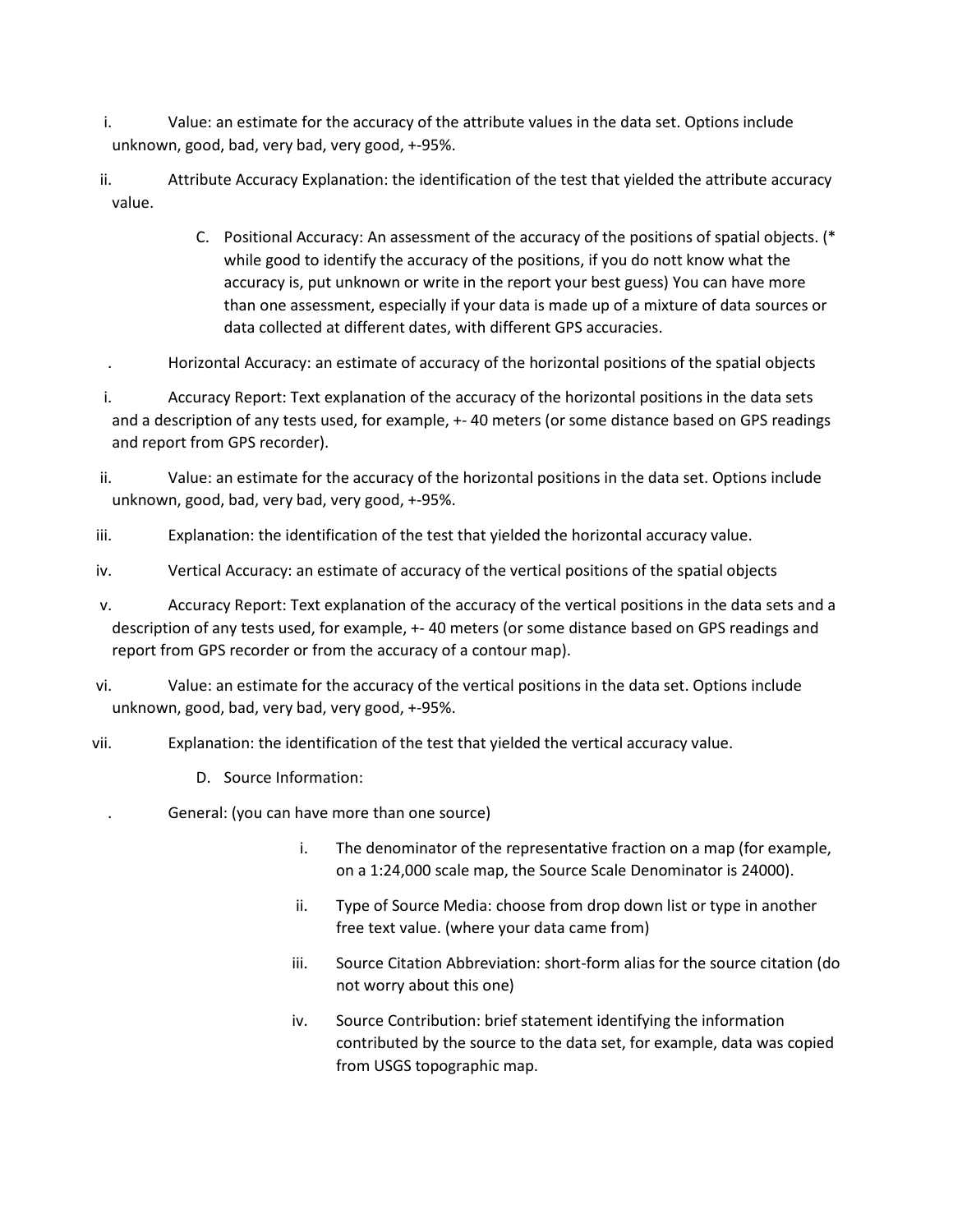i. Source Citation: same set up as other citations. Here you are giving credit to your source. Fill this out if it you need to give credit to the data source, otherwise leave it blank.

ii. Source Time Period of Content: Time period(s) for which the source data set corresponds to the ground or was published.

- i. Currentness Reference: published, ground condition, or perhaps photo date.
- ii. Single date/time, multiple date/times, or range (select one)
- iii. record calendar date, do not worry about time unless important.
- iii. Process Step: This is where you document your methods to create the spatial data. You can have multiple process steps. Some times the software will add a step when you edit the metadata or perform other functions on the data. Some of the fields may be filled in automatically.
	- i. Process Description: Describe the step/steps you took to create/generate the spatial data, for example, The coverage was digitized from USFS Primary Base Series topographic maps and edited in ArcEdit. The dataset was built (completed topology). You can copy/paste from existing documentation.
	- ii. Process Software and Version: Identify the software you used and version, for example: Arc/Info version 9.1
	- iii. Process Date: The date the process was completed. This can be unknown.
	- iv. Process Time: Optional, do not spend any time trying to find this unless you have it handy.
	- v. Process Contact: Contact name for the person who did the process. Similar to other contact information.
	- vi. Source Used Citation Abbreviation and Source Produced Citation Abbreviation: This section is important in documenting the lineage of data, especially as data is updated and/or generated from different sources. Used Citation Abbreviation of a data set used in the processing step (would have filled out the source citation section in the Source section) and the produced citation abbreviation is from an intermediated data set that is 1) significant in the opinion of the data producer, 2) is generated in the processing step, and 3) is used later in processing steps. You might not document or keep this intermediate data set.

# 12. Data Organization:

This tab should be complete by the computer program. If it is not, you will want to use the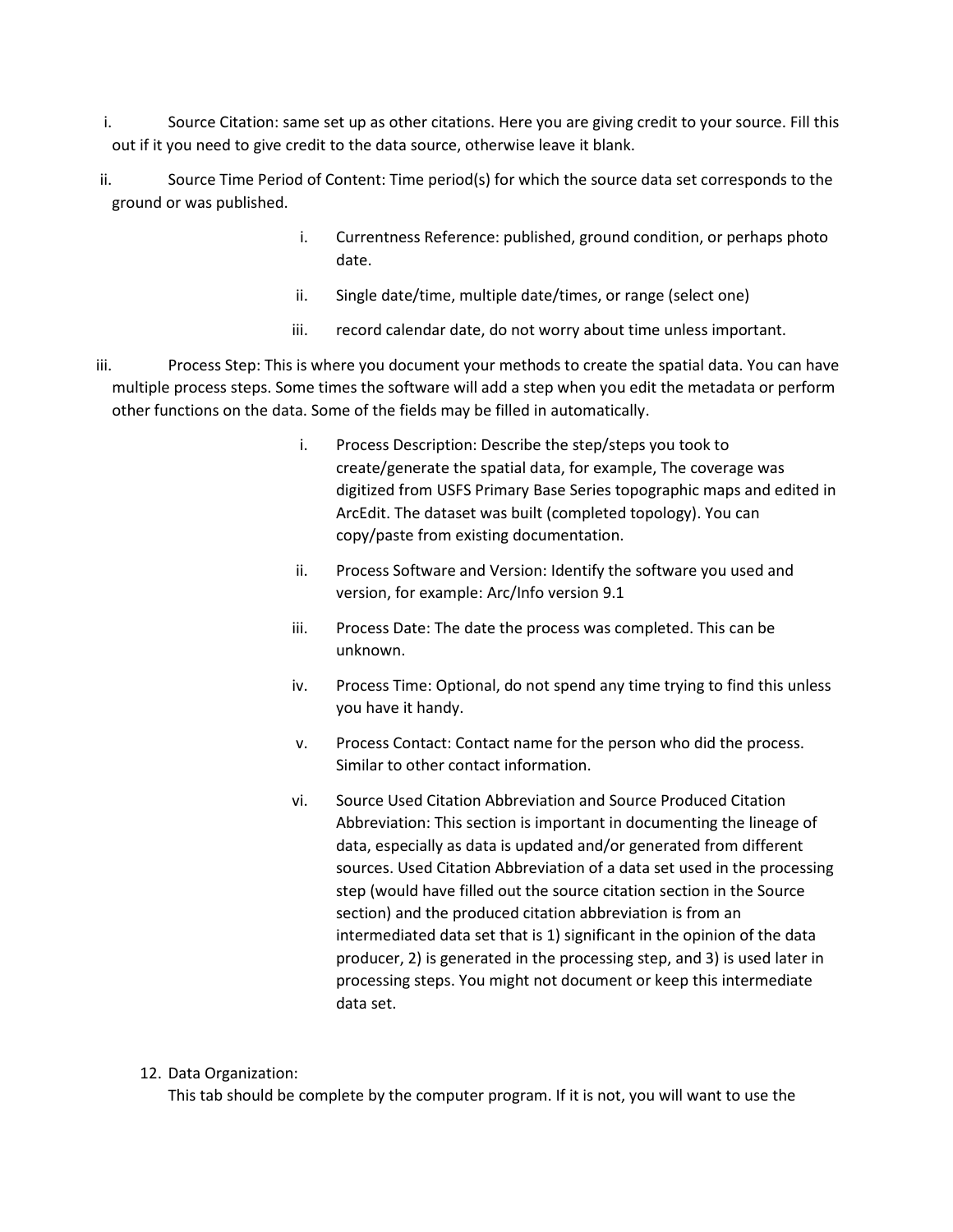update metadata button from the toolbar. If this section is not updated after using the toolbar, there might be a problem with your data. Contact the spatial data manager.

- 13. Spatial Reference:
	- A. General: This information should be complete by the computer program. If it is not, you will want to use the update metadata button from the toolbar. If this section does not update after using the update toolbar, your spatial reference most likely is not defined. Contact the spatial data manager for help in defining your spatial reference. If the spatial reference does not look correct, contact the spatial data manager for assistance.
	- B. Horizontal Coordinate System: Again, these fields should be completed for you. Note the Planar Distance Units: Values would be meters, feet, some fraction of meters.
	- C. Vertical Coordinate System: **Applies only if you are dealing with elevation data.** You will need to fill out this section, depending on if you are dealing with above water level or below water level:

. Altitude System Definition:

- i. Datum Name: select from pull down list.
- ii. Distance Units: Units in which altitudes are recorded: select from pull down list.
- iii. Encoding Method: the means used to encode the altitudes: select from pull down list. (for DEMs, this would be Attribute values)
- iv. Resolution: the minimum distance possible between two adjacent altitude values, expressed in Altitude Distance Units of measure.
- i. Depth System Definition: (bithemitry)
	- i. Datum Name: select from pull down list.
	- ii. Distance Units: Units in which depths are recorded: select from pull down list.
	- iii. Encoding Method: the means used to encode the depths: select from pull down list. (for DEMs, this would be Attribute values)
	- iv. Resolution: the minimum distance possible between two adjacent depth values, expressed in Depth Distance Units of measure.
	- 14. Entity Attribute:

Users of a data set need to know the meaning of entity, attribute, and attribute value information associated with the spatial information. For example, a data set might include the entity "road". A "road" might have the attribute "road type," which can be assigned the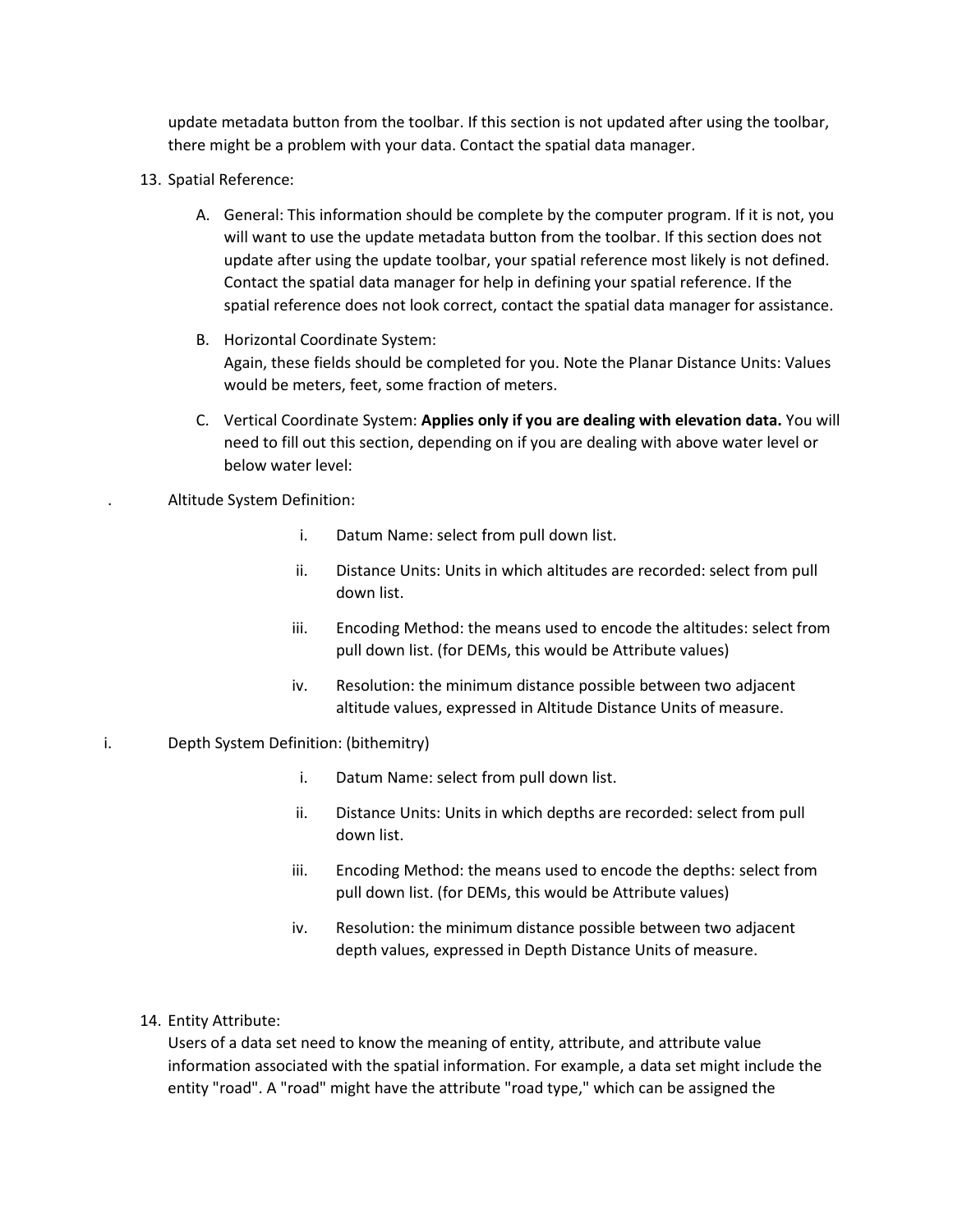attribute values of "heavy duty," "medium duty," "light duty," or "trail." The producer of the data set may have different definitions for "road," "road type," "heavy duty," "medium duty," "light duty," or "trail" than a user. The Entity and Attribute Information section provides the way for a producer to describe the meaning of this nonspatial entity, attribute, and attribute value information so a user can understand the information content of a data set and use the data appropriately. If you have metadata already completed for these attributes, you can skip this section and reference them through #12 Overview Description.

A. Detailed Description: description of the entities, attributes, attribute values, and related characteristics encoded in the data set.

. Entity Type: the definition and description of a set into which similar entity instances are classified.

1. Label: The tables/entities will be listed by the computer program. You will move through the tables associated with the GIS layer. Document the definition of the table and the source, if known. Spatial data table examples include:

- a. layer\_name.pat (polygon or point attribute table) for coverages
- b. layer\_name.aat (arc attribute table for coverages)
- c. layer\_name.rat.routename (route attribute table)
- d. layer\_name (dbf table for shapefiles and tables for geodatabases)
- e. grid\_name.vat (value attribute table for grid)
- B. Attribute: the name of the attribute (go to this tab for every table associated with the layer). This is where you define your fields/attributes. The editor will populate the fields, and you just need to define them. If the values are completed in the form, you only need to change if they are incorrect.
- . General:

Label: this is the name of the field in the table. Use the + button at the bottom left of the form to move to the next value. You will want to fill out the Definition, Definition Source (if you have one), Value Accuracy (if you can determine), the value accuracy explanation (if you have a value accuracy),, and the value measurement frequency (from pull down list or add another)

i. Dates: provide a beginning and ending date(s) for the values if known/applicable (one for each field). This could be useful if you are collecting data values that vary in time frame.

ii. Attribute Domain Values: the valid values that can be assigned for an attribute. A domain is the set of possible data values of an attribute. From the example used above, the domain for the attribute "road type" consists of "heavy duty," "medium duty," "light duty," and "trail." (choose one of the following) and select the circle: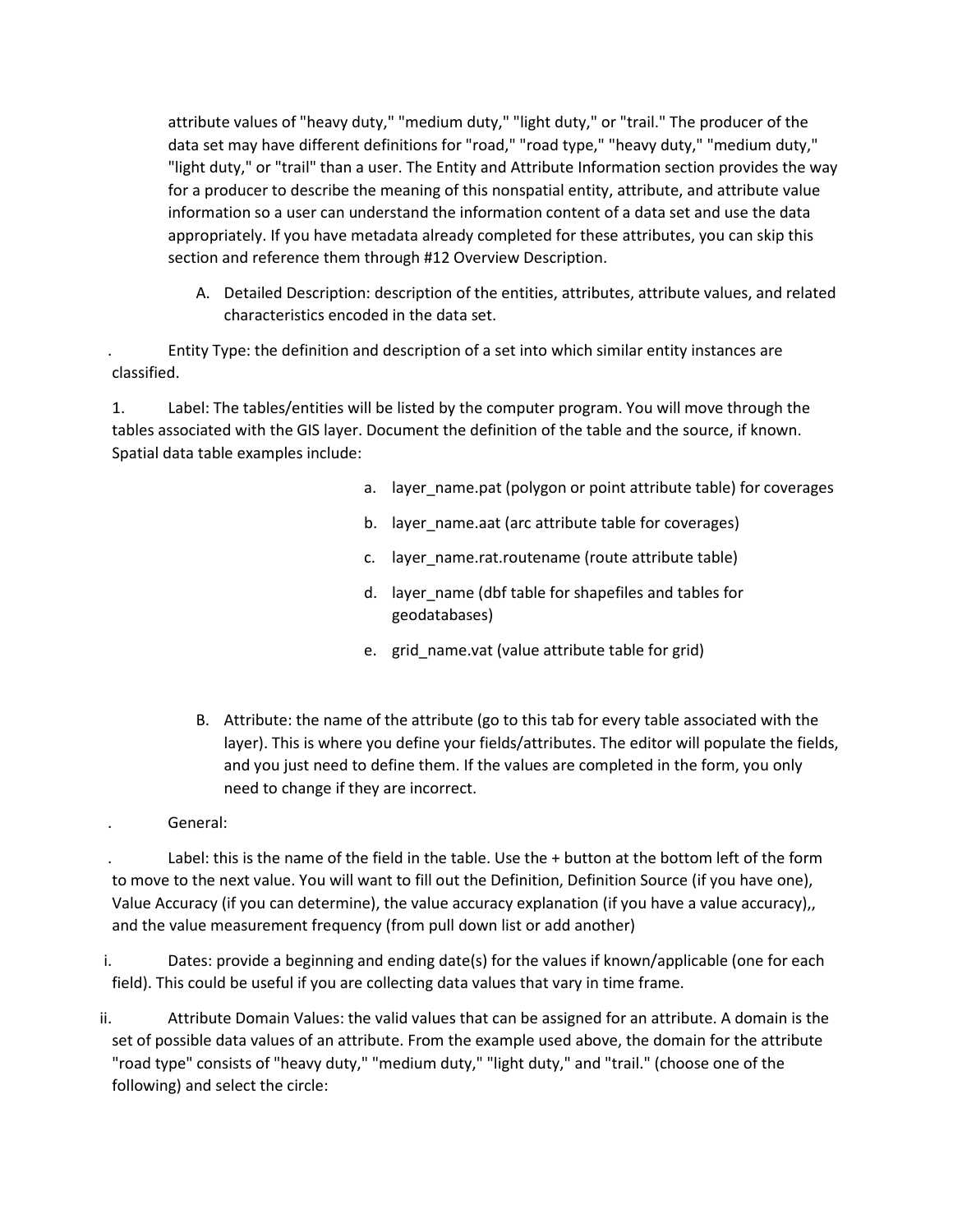- a. Enumerated Domain: An enumerated domain is one comprised of a list of values. The "road type" attribute has an enumerated domain which contains the values "heavy duty," medium duty," "light duty," and "trail." In this case, the list of possible values, the definitions of the values, and the sources of the definitions should be provided. Complete the following for each value in the table: This is where a summary of the values in the field will come in handy.
	- a. value
	- b. value definition
	- c. value definition source
- b. Range Domain: A range domain is one comprised of a sequence, series, or scale of (usually numeric) values between limits. For example, an attribute of age might have a range domain of integers from 0 to 100. In this case, the minimum and maximum values should be provided.
	- a. Minimum
	- b. Maximum
	- c. Mean
	- d. Standard Deviation
	- e. Attribute Units of Measure
	- f. Attribute Measurement Resolution
- c. Codeset Domain: A codeset domain is one in which the data values of defined by a set of codes. Examples include the Federal Information Processing Standards that contain numeric codes for nations, States, and counties. In this case, the title of the publication containing the code set and the source of the codeset should be provided.

- i. Name
- ii. Source

d. Unrepresented Domain: An unrepresented domain is one for which the set of data values cannot be represented. Reasons include attributes whose values do not exist in a known, predefined set (for example, the values for an attribute of names), or attributes whose values cannot be depicted using the forms of representation (available character set, etc) used for the metadata. In these cases, the information content of the